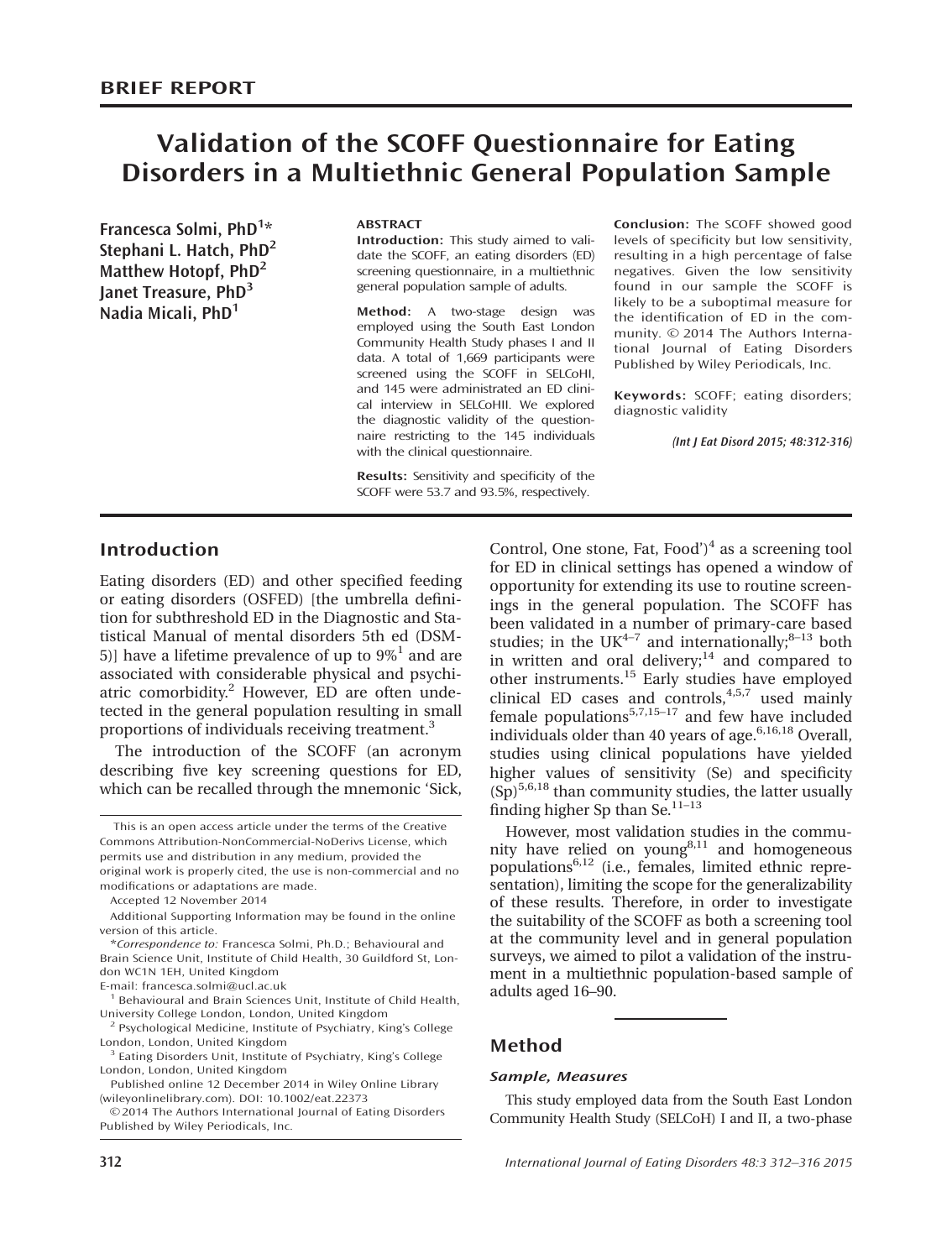general population survey of 1,669 individuals aged  $16+$ living in the London (UK) boroughs of Lambeth and Southwark. More details on the rationale, sampling, representativeness, and assessment of participants in SELCoHI is provided elsewhere.<sup>19</sup> In SELCoHI, 1,669 participants completed the SCOFF questionnaire and underwent objective anthropometric measurements to calculate body mass index (BMI). In SELCoHII, participants who had given their consent to be re-contacted in SELCoHII and did not need an interpreter  $(N = 1,560)$  were eligible for inclusion in a clinical assessment of ED using the ED section of the Structured Clinical Interview for DSM-IV Axis I Disorders nonpatient edition (SCID-I-NP),<sup>20</sup> if they: (i) had screened positive at the SCOFF in SELCoHI ( $N = 158$ ); or (ii) had screened negative and had not screened positive for other mental health conditions ( $N = 599$ ). SCOFF positive participants were gender matched with a randomly selected sample of eligible screen negatives.

Participants were asked for ED symptoms occurred at the time of and since the SELCoHI assessment when answering SCID-I questions. Despite referring to DSM-IV diagnosis, the SCID-I also contains a section on binge eating disorder (BED), which means that all ED diagnoses were explored. Moreover, interviewers did not apply the 'skip-rules' of the SCID-I in order to avoid underestimating the prevalence of diagnoses $^{21}$  and gathered information on type, frequency, and duration of ED behaviors in order to be able to subsequently derive DSM5 diagnoses. SELCoHI data was collected between June 2008 and December 2010 and SELCoHII data between August 2011 and March 2013. Consent was collected prior to participation to the study.

## Analyses

Sample characteristics were described using cross tabulations and chi-square tests. Sensitivity, specificity, and positive and negative predictive values (PPV, NPV) were calculated on the sample interviewed in SELCoHII  $(N = 145)$  using sampling weights accounting for: (i) proportion of SCOFF positive and negative participants interviewed with the SCID over the whole sample who completed the SCOFF who agreed to take part to SELCoHII (N total: 1,560; screen positive: 158; screen negative: 1402); and (ii) proportion of ED diagnoses amongst screen positives and negatives, as previously recommended in twophase epidemiological studies.<sup>22</sup> These weights account for the real prevalence of the condition in the population when circumstances do not allow maintaining adequate sampling ratios, but do not account for characteristics associated with participation at follow-up (e.g., age, gender, and ethnicity). We weighted our data based on the sample of the 1,560 participants who agreed to be followed up, on the a priori knowledge that we could have not assessed the real ED status of the remaining 109 participants with the SCID-I and that limiting analyses to participants eligible for inclusion (i.e., without mental health comorbidities, common in individuals with ED) could have underestimated the number of false negatives and, thus overestimated the sensitivity. As a sensitivity analysis, we calculated sensitivity and specificity using the whole initial sample ( $N = 1,669$ ) and the results did not change qualitatively (Se: 52.8; Sp: 93.7). Analyses were run in Stata12.

## Results

## Sample

Of the 322 participants who were eligible to take part to the ED module (158 screen positive and 164 screen negatives), 89 (56.3%) participants who had screened positive on the SCOFF and 88 (53.6%) of those who screened negative were lost to follow up. As seen in Supporting Information Table S1, no systematic differences existed between participants who took part in the study and those who were lost to follow-up with respect to age, marital status, ethnicity, education, and age. Among screen positive participants, however, more obese (67%) and underweight (100.0%) participants were lost to follow-up.

A total of 145 participants [76 (46.3%) SCOFF negative, 69 (43.7%) SCOFF positive] were assessed using the SCID-I interview. Of these, 31 (21.4%) received a threshold or subthreshold ED diagnosis. The majority of participants were female (75%), of White ethnicity (43%), between the ages of 25 and 34 years (28%), with a normal BMI (54%) and had at least a General Certificate of Secondary Education(GCSE) qualification (90%). No participant was underweight (Table 1).

## Diagnostic Validity

DSM5 diagnosis was correctly predicted by the SCOFF for a total of 101 (69.7%;  $N = 73$ : no ED;  $N = 28$ : ED) participants; 3 (2.0%) participants were misclassified by the SCOFF as not having an ED and 41 (28.3%) as having an ED. Two of the three false negative participants had a diagnosis of binge eating disorder (BED) and one of OSFED presenting with excessive exercise (not in table). All false negatives were women, of White ethnicity, between the ages of 35 and 54 and  $\sim$ 60% were obese (Supporting Information Table S2).

Based on the established cutoff of  $\geq 2$  positive answers, the weighted sensitivity, specificity, PPV and NPV of the SCOFF were 53.7 (95% CI: 36.2– 71.2), 93.5 (95% CI: 88.9–98.0), 40.6 (95% CI: 28.9– 53.1), and 96.1 (95% CI: 88.9–99.2), respectively.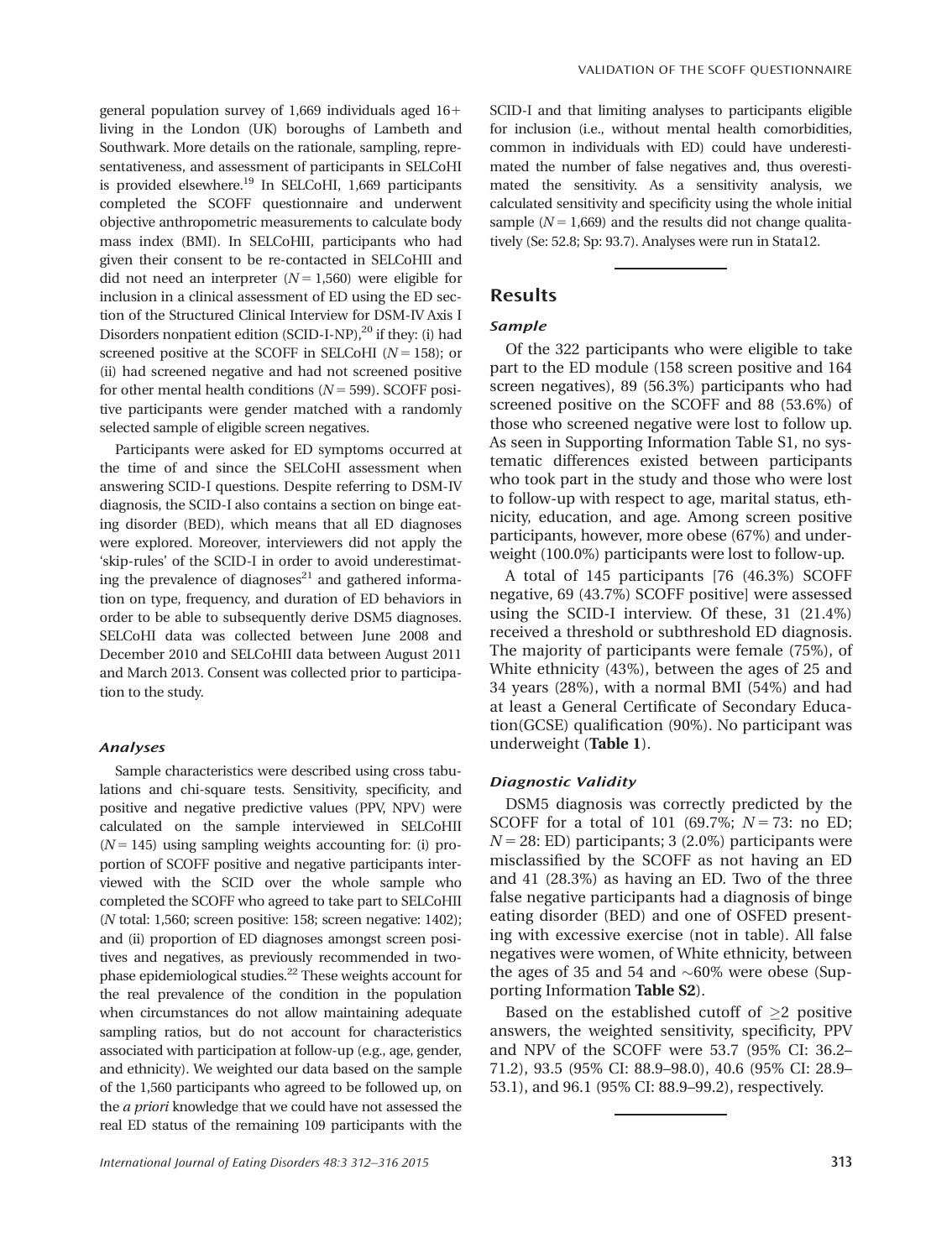| Socio-Demographic Characteristics | N(%)      |
|-----------------------------------|-----------|
| Total                             | 145 (100) |
| Gender                            |           |
| Male                              | 36(24.8)  |
| Female                            | 109(75.2) |
| Ethnicity                         |           |
| White                             | 83 (57.2) |
| <b>Black</b>                      | 42 (29)   |
| Asian                             | 4(2.8)    |
| Other                             | 16(11)    |
| Education                         |           |
| No qualification                  | 14(9.7)   |
| GCSE/A-level                      | 70 (48.3) |
| Degree level or above             | 61(42)    |
| <b>BMI</b>                        |           |
| Underweight                       | 0(0)      |
| Normal weight                     | 75 (54.3) |
| Overweight                        | 31(22.5)  |
| Obese                             | 32 (23.2) |
| Age                               |           |
| $16 - 24$                         | 38 (26.2) |
| $25 - 34$                         | 41 (28.3) |
| $35 - 44$                         | 23 (15.9) |
| $45 - 54$                         | 26 (17.9) |
| $55 - 64$                         | 9(6.2)    |
| $65+$                             | 8(5.5)    |

| TABLE 1. Socio-demographic characteristics of the |
|---------------------------------------------------|
| interviewed sample in SELCoHII                    |

# **Discussion**

This study aimed to assess the validity of the SCOFF as a screening tool for ED in a multiethnic general population sample of adults in London (UK).

In line with previous general population studies, we found that specificity of the instrument was higher than its sensitivity, and that the latter was lower than what previously found in some studies, $^{11,12}$  but not others. $^{13'}$  All of these studies employed a younger population than ours. PPV was low, which is common for low prevalence conditions, but NPV was high. Low sensitivity suggests that high proportions of individuals with an ED are not identified by the SCOFF.

Several factors could account for this finding. It is possible that, in the absence of follow-up questions (i.e., such as probing questions contained in the SCID) the ego-syntonicity of ED could lead to negative answers. Moreover, the focus on the fat/thin dichotomy in assessing body dissatisfaction could introduce gender biases not accounting for different cognitions in men $^{23}$  or in individuals who are overweight or obese. Although the former were not represented amongst the participants who were false negatives in our sample, two of the three of false negatives were obese. More research using larger mixed gender sample is warranted to test the validity of the SCOFF in men. The limited numbers of questions contained in the SCOFF could also mean that important behaviors (e.g., laxative use, exces-

TABLE 2. Summary of weighted diagnostic validity measures for the SCOFF questionnaire

| Diagnostic Measures                      | Values (95%CI)                       |
|------------------------------------------|--------------------------------------|
| Sensitivity                              | 53.7 (36.2-71.2)<br>93.5 (88.9-98.0) |
| Specificity<br>Positive predictive value | $40.6(28.9 - 53.1)$                  |
| Negative predicted value                 | 96.1 (88.9-99.2)                     |

sive exercise) central to the diagnosis of bulimia nervosa or OSFED such as purging disorder, are missed, as in the case of the participant presenting with excessive exercise. Similarly, although we could not provide evidence of this from our sample, it can be speculated that without a measure of BMI, cases of AN where the individual is stable on a low, unhealthy BMI, could be missed as question 3 of the SCOFF only enquires about recent weight loss. Finally, the SCOFF was developed when BED was not yet a recognized diagnosis and it is possible that its questions are limited in identifying the condition, which might be more prevalent in older adults, as was the case amongst false negatives in our sample. This could explain the lower sensitivity we found compared to other community studies employing younger participants.

This study has several strengths. It employed a large representative and ethnically diverse general population sample, suggesting that findings are generalizable to similarly diverse populations. Although the validation was conducted on a subsample of individuals (less than 10% of the full study population), sampling weights were employed to account for differential sampling across screen positives and negatives to ensure that estimates of sensitivity and specificity reflected the prevalence of ED in the whole sample. However, some limitations should also be accounted for. The SCID interview was conducted 2–3 years following the administration of the SCOFF; recall bias and regression to the mean could thus have occurred to some extent. Since ED are chronic conditions and no incident cases (i.e., new ED onsets between the administration of the SCOFF and the SCID) were found in interviews, we suggest that the diagnoses were not greatly under- or overestimated and that false negatives could not be attributed to ED cases with onset occurring after the administration of the SCOFF. It is possible, however, that different recall patterns could have occurred. We tried to minimize this by asking about present and past ED behaviors in general and then for their duration in order to identify overlaps with the time of the SCOFF interview. Interviewers were also blinded as to the screening status of participants in order to avoid observer bias. Substantial losses to follow-up occurred and whilst the sample of screen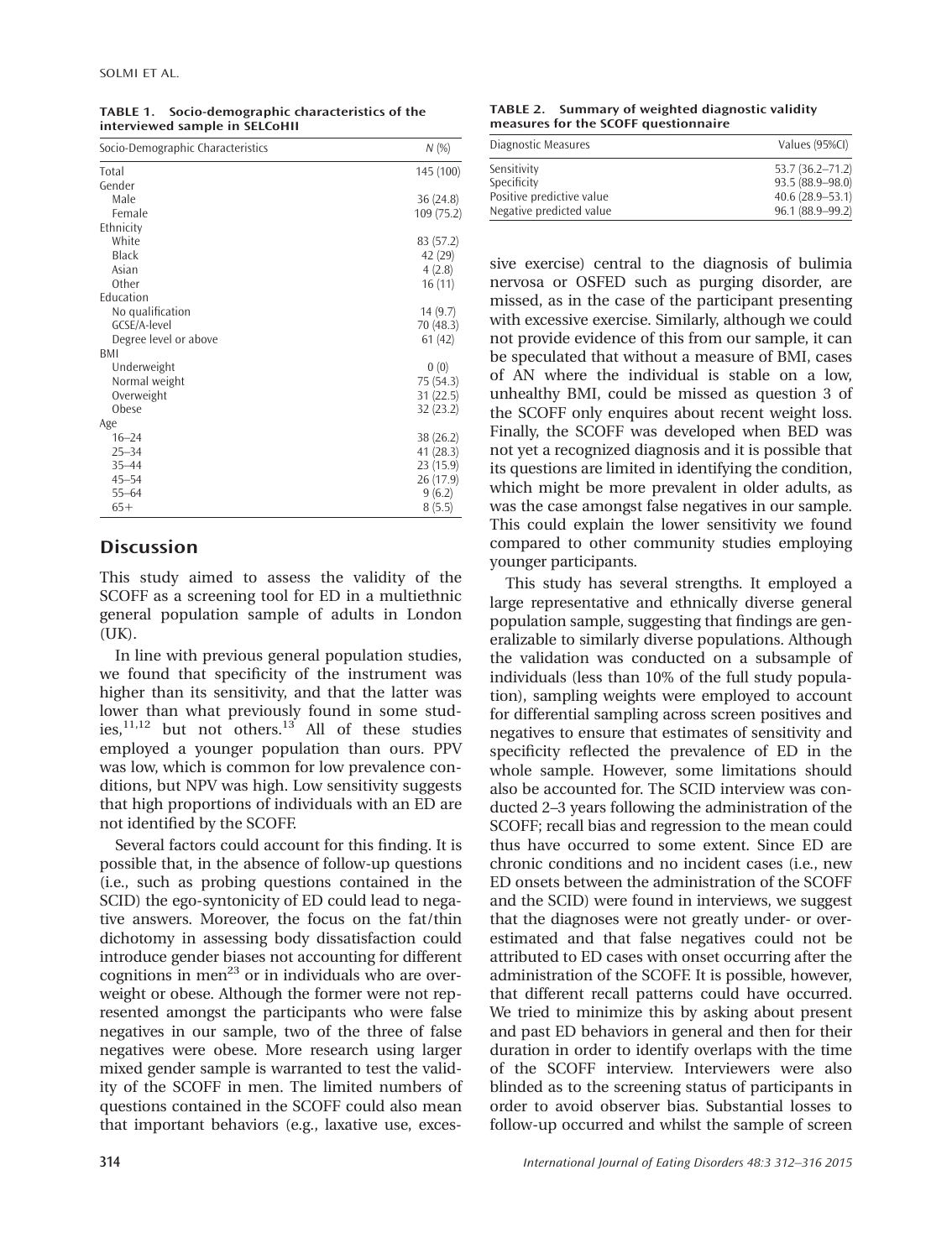negative seems to be representative of the overall sample (Supporting Information Table S1), 4 (100%) underweight participants amongst the screen positives lost to follow-up could index missed ED cases (especially AN) (Supporting Information Table S1). Moreover, it appears that losses to follow-up in the screen positive group could have occurred with respect to participants of Asian and other ethnic backgrounds (Supporting Information Table S1). This could introduce some degree of selection bias, which our sampling weights could not account for. However, given the small proportion and the lower weight assigned to screen positive participants interviewed compared to screen negatives, this is unlikely to bias the overall sensitivity and specificity estimates.<sup>11,12</sup> Only participants with no mental health comorbidities were eligible to be assessed in SELCoHII and were therefore interviewed. Although we weighted Se and Sp to represent the whole sample that agreed to be followed up, we could be overestimating or underestimating Se. On the one hand, as ED are comorbid with a number of psychiatric conditions<sup>24</sup> and more false negatives could have occurred and been missed in the noneligible sample. On the other hand, underestimation could also have occurred, as the false negatives ratio was based on three individuals only and, although weights were applied, uncertainty around the estimate (reflected in the wide 95% CI) exists. Future studies should aim at conducting both interviews simultaneously and on the whole sample to improve accuracy of findings.

Recent studies found high levels of psychiatric comorbidity in individuals who screened positive on the SCOFF. $25-27$  Given its high specificity, this is likely to reflect the high levels of psychopathology in individuals with ED. However, although good at ruling out an ED (i.e., high specificity) the SCOFF should be used with caution as an ED screening tool, as the low sensitivity in our sample indicates that a substantial number of individuals with ED might be missed. This is particularly relevant to population-based samples and suggestions of using the SCOFF as a screening tool in the community.<sup>13</sup> Based on our findings, more research is needed to assess whether rephrasing some of its questions could improve the diagnostic validity of the SCOFF without compromising its brevity. Moreover, research exploring the diagnostic validity of the SCOFF across different population subgroups (e.g., overweight and obese, males, ethnic minorities) is warranted to improve the measure.

SLH and MH receive salary support from the National Institute for Health Research (NIHR) Mental Health Biomedical Research Centre at South London and Maudsley NHS Foundation Trust and Institute of Psychiatry, King's College London. This research was supported by the Biomedical Research Nucleus data management and informatics facility at South London and Maudsley NHS Foundation Trust, which is funded by the National Institute for Health Research (NIHR) Mental Health Biomedical Research Centre at South London and Maudsley NHS Foundation Trust and King's College London and a joint infrastructure grant from Guy's and St Thomas' Charity and the Maudsley Charity. This research was also funded by a National Institute of Health Research (NIHR) clinician scientist award to Dr N Micali and by a grant received by the British Academy. These funders had no involvement in study design, data collection, analysis or the decision to submit for publication. The authors have no financial involvement (including employment, fees, share ownership) or affiliation with any organisation whose financial interests may be affected by material in the manuscript, or which might potentially bias it. This publication is the work of the authors and Nadia Micali will serve as guarantors for the contents of this paper. The authors are grateful for the support received the Open Access Funding Team at the University College London Library Services towards publishing this manuscript as an open access publication.

#### References

- 1. Smink FRE, van Hoeken D, Hoek HW. Epidemiology of eating disorders: Incidence, prevalence and mortality rates. Curr Psychiatry Rep 2012;14:406– 414.
- 2. Hudson JI, Hiripi E, Pope, Jr., HG, Kessler RC. The prevalence and correlates of eating disorders in the national comorbidity survey replication. Biol Psychiatry 2007;61:348–358.
- 3. Mond JM, Hay PJ, Rodgers B, Owen C. Health service utilization for eating disorders: findings from a community-based study. Int J Eat Disord 2007;40: 399–408.
- 4. Morgan JF, Reid F, Lacey JH. The SCOFF questionnaire: A new screening tool for eating disorders. West J Med 2000;172:164–165.
- 5. Morgan JF, Reid F, Lacey JH. The SCOFF questionnaire: Assessment of a new screening tool for eating disorders. BMJ 1999;319:1467–1468.
- 6. Luck AJ. The SCOFF questionnaire and clinical interview for eating disorders in general practice: comparative study. BMJ 2002;325:755–756.
- 7. Hill LS, Reid F, Morgan JF, Lacey JH. SCOFF, the development of an eating disorder screening questionnaire. Int J Eat Disord 2010;43:344–351.
- 8. Muro-Sans P, Amador-Campos JA, Morgan JF. The SCOFF-c: Psychometric properties of the Catalan version in a Spanish adolescent sample. J Psychosom Res 2008;64:81–86.
- 9. Garcia FD, Grigioni S, Chelali S, Meyrignac G, Thibaut F, Dechelotte P. Validation of the French version of SCOFF questionnaire for screening of eating disorders among adults. World J Biol Psychiatry Inform Healthcare Stockholm 2010;11:888–893.
- 10. Pannocchia L, Fiorino M, Giannini M, Vanderlinden J. A psychometric exploration of an Italian translation of the SCOFF questionnaire. Eur Eat Disord Rev 2011;19:371–373.
- 11. Leung SF, Lee KL, Lee SM, Leung SC, Hung WS, Lee WL, et al. Psychometric properties of the SCOFF questionnaire (Chinese version) for screening eating disorders in Hong Kong secondary school students: A cross-sectional study. Int J Nurs Stud 2009;46:239–247.